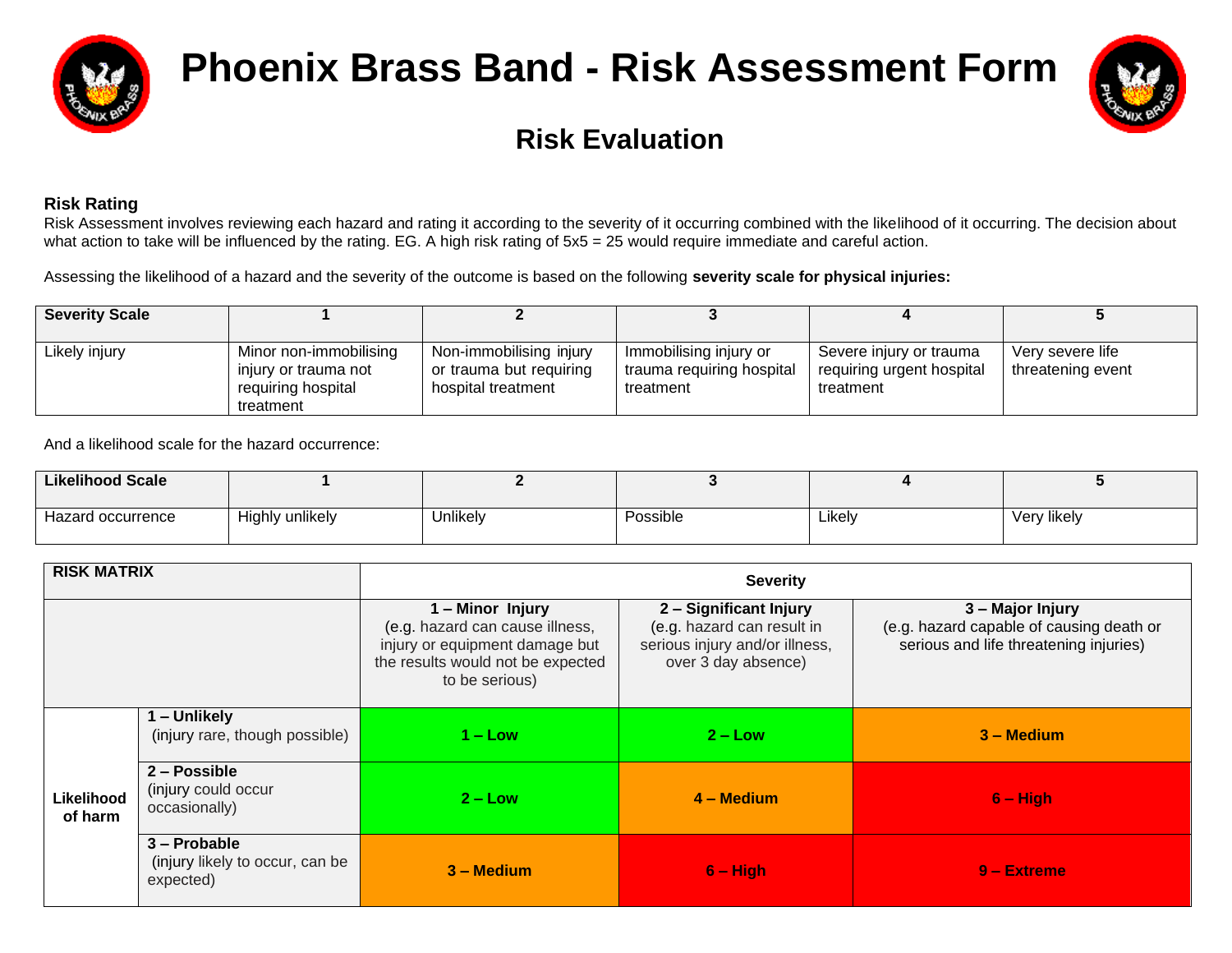#### **RISK EVALUATION**

This is calculated by multiplying the likelihood against the consequence e.g. taking a likelihood of 1, which is classified as Unlikely and multiplying this against a Potential Consequence of 2, which is classified as Significant Injury, would give you and overall Risk Rating of 2, which would result in an overall evaluation as a low risk.

#### $1$  to  $2 =$  **Low risk**

Low risks are largely acceptable, monitor periodically to determine situation changes which may affect the risk, or after significant changes

#### **3 to 4** = **Medium risk**

Medium risks at the upper end of this band should only be tolerated for the short-term and then only whilst further control measures to mitigate the risk are being planned and introduced, within a defined time period. Risks on the lower end should be reduced if practicable.

#### **6 to 8 = High risk**

High risks activities should cease immediately until further control measures to mitigate the risk are introduced. The continued effectiveness of control measures must be monitored periodically.

#### **9 = Extreme Risk**

Work should not be started or continued until the risk has been mitigated. Immediate action is required to reduce exposure. A detailed mitigation plan must be developed, implemented and monitored by senior management to reduce the risk before work is allowed to commence.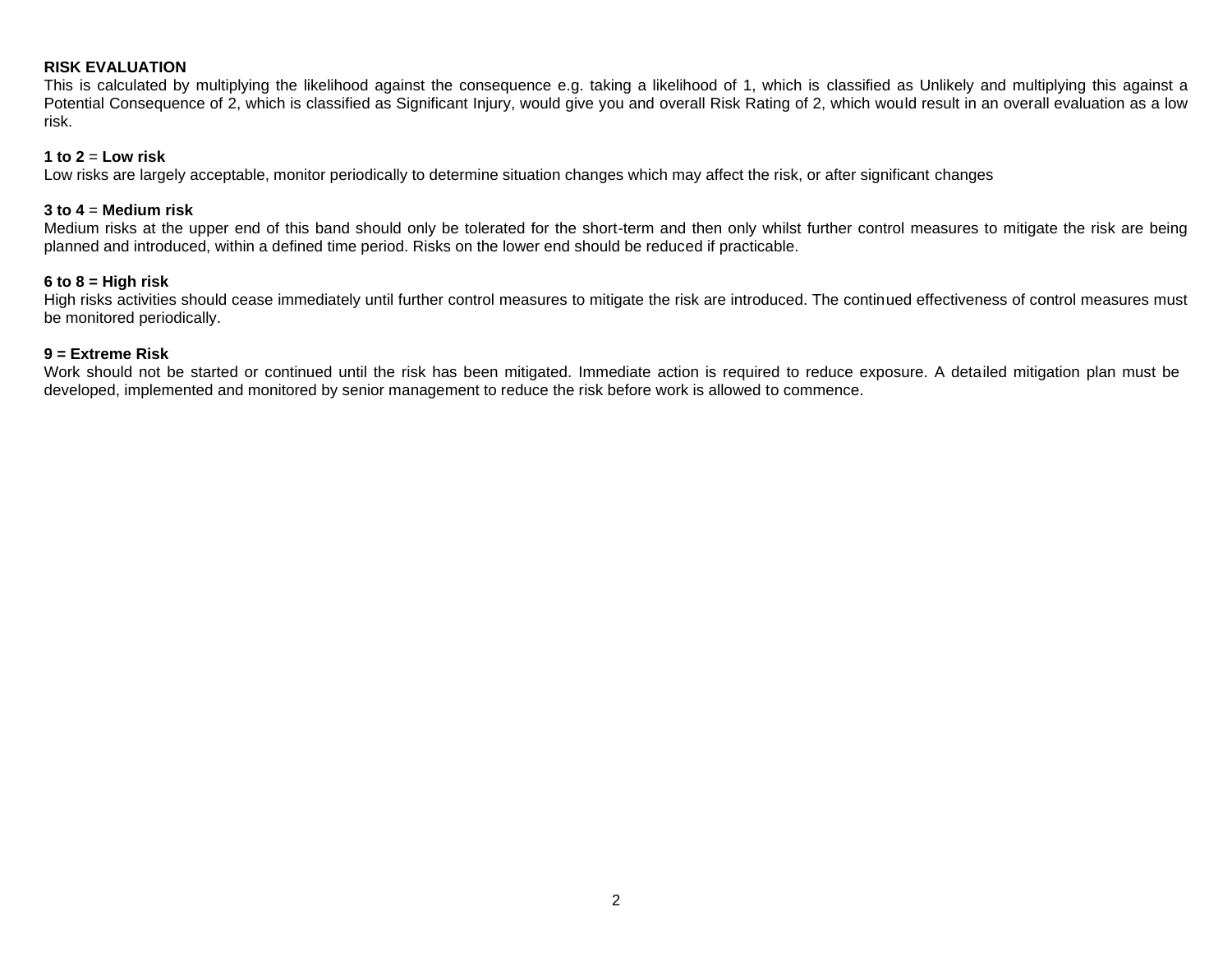| <b>Activity</b>                                   | <b>Hazard and Potential</b><br><b>Effect</b>                                                                                                                                                                                                                                | <b>Persons</b><br>at Risk                                | Likelihood<br>1 to 5 | Severity<br>1 to 5 | <b>Risk Factor</b> | <b>Observations &amp;</b><br><b>Current Control Measures</b><br>(Risk Management)                                                                                                                                                                               | <b>Additional Action Required to</b><br><b>Control Risk</b><br>(Risk Management) | <b>Action</b><br><b>By</b> |
|---------------------------------------------------|-----------------------------------------------------------------------------------------------------------------------------------------------------------------------------------------------------------------------------------------------------------------------------|----------------------------------------------------------|----------------------|--------------------|--------------------|-----------------------------------------------------------------------------------------------------------------------------------------------------------------------------------------------------------------------------------------------------------------|----------------------------------------------------------------------------------|----------------------------|
| <b>Indoor</b>                                     |                                                                                                                                                                                                                                                                             |                                                          |                      |                    |                    |                                                                                                                                                                                                                                                                 |                                                                                  |                            |
| Uneven and/or<br>slippery floor                   | May suffer injuries such as<br>fractures or bruising if they<br>slip or trip over on poor floor<br>surface or where spillages<br>have occurred                                                                                                                              | Band<br><b>Members</b>                                   | 2                    | $\overline{2}$     | 4                  | Floor surfaces maintained to be<br>even as much as possible.<br>Drinks not allowed on floor                                                                                                                                                                     | Surface to be inspected regularly                                                |                            |
| General untidiness                                | May suffer injuries such as<br>fractures or bruising if they<br>slip or trip over where<br>attributed to poor<br>housekeeping and untidiness                                                                                                                                | Band<br><b>Members</b>                                   | $\overline{1}$       | $\overline{2}$     | $\overline{2}$     | Best practice to be employed at all<br>times<br>Rehearsal and playing area to be<br>kept tidy at all times                                                                                                                                                      | General tidiness / cleaning<br>undertaken and inspected regularly                |                            |
| Finger trap hazard,<br>door closers not<br>fitted | Could suffer from cuts,<br>bruises, fractures if door<br>closures are not fitted and/or<br>doors not properly<br>maintained                                                                                                                                                 | Band<br>Members                                          | $\overline{1}$       | $\mathbf{1}$       | $\mathbf{1}$       | Doors maintained with c losers<br>Doors regularly checked that<br>closers are in working order                                                                                                                                                                  | Doors routinely checked that they<br>are operational                             |                            |
| Inadequate lighting                               | Could suffer from poor and<br>strained eyesight,<br>headaches and associated<br>illnesses if lights are poor or<br>inadequate                                                                                                                                               | Band<br>Members                                          | $\overline{1}$       | $\mathbf{1}$       | $\mathbf{1}$       | LED lights fitted and checked and<br>maintained regularly                                                                                                                                                                                                       | Lights are routinely checked that<br>they are operational                        |                            |
| <b>Manual Handling</b>                            | Could suffer from cuts, trips,<br>bruises strains, muscular<br>pain, back pain and upper<br>body disorder by using<br>incorrect handling<br>techniques.<br>Individuals with health<br>conditions, previous back<br>injuries etc affecting ability to<br>safely handle items | Band<br><b>Members</b><br>and<br>Support<br><b>Staff</b> | $\mathfrak{p}$       | $\overline{2}$     | $\overline{4}$     | Best practice to be employed at all<br>times when lifting heavy and bulky<br>instruments etc.<br>Manual handling should employ<br>lifting techniques, minimise<br>distances that equipment is carried<br>and use vehicles, trolleys etc<br>wherever practicable | All band members and support<br>staff reminded of manual handling<br>procedures  |                            |
|                                                   | Slips, trips and suffering of<br>injuries such as fractures or<br>bruising                                                                                                                                                                                                  | Band<br>Members<br>and<br>Support<br><b>Staff</b>        | 2                    | 3                  | 6                  | Keep alert to possible hazards en-<br>route                                                                                                                                                                                                                     | Familiarise with new areas<br>Clear any obstacles or hazards                     |                            |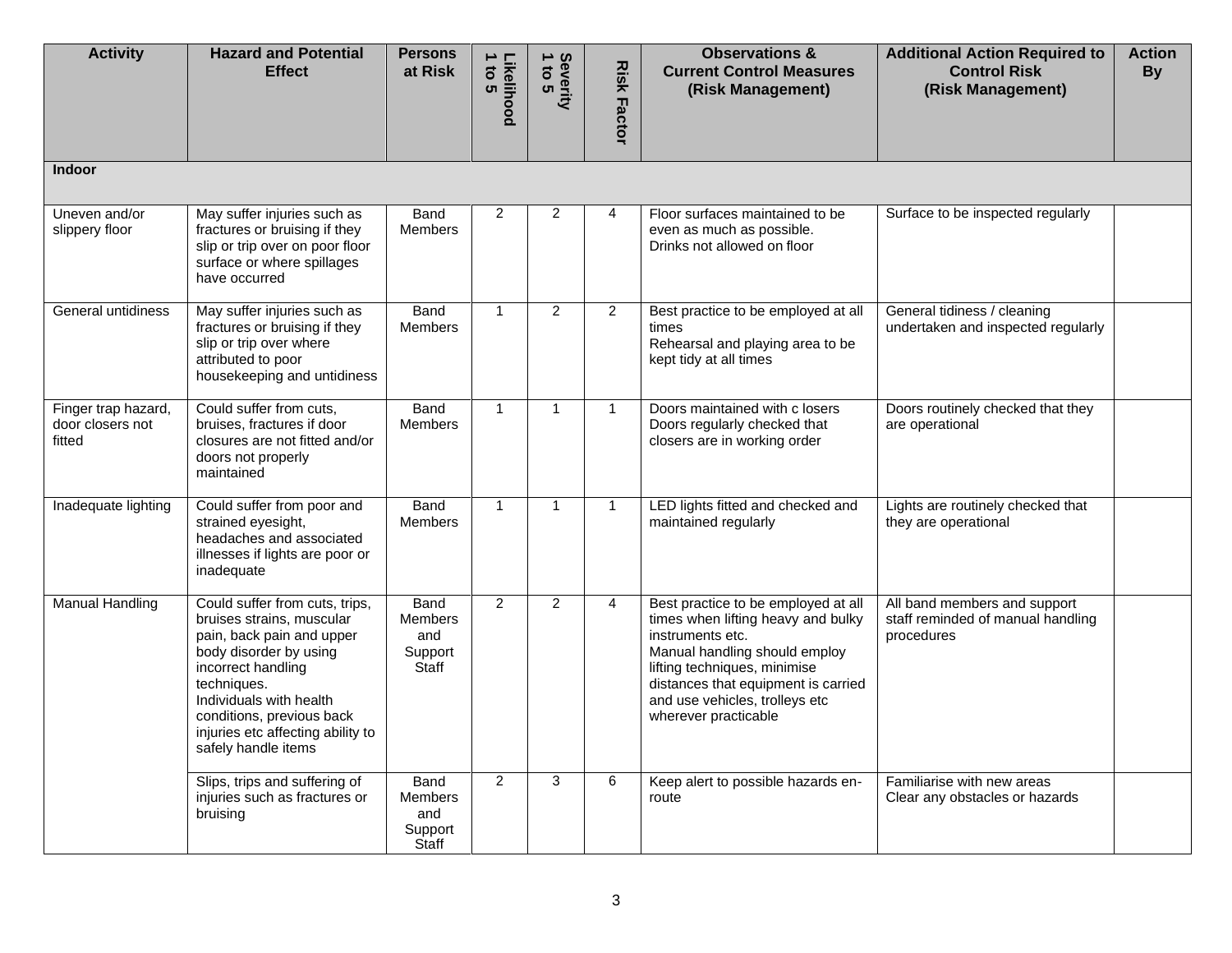| <b>Activity</b>                     | <b>Hazard and Potential</b><br><b>Effect</b>                                                                                                            | <b>Persons</b><br>at Risk                         | Likelihood<br>1 to 5 | Severity<br>1 to 5 | <b>Risk</b><br><b>Factor</b> | <b>Observations &amp;</b><br><b>Current Control Measures</b><br>(Risk Management)                                                                                                                                                                                                                                          | <b>Additional Action Required to</b><br><b>Control Risk</b><br>(Risk Management)                                                                                | <b>Action</b><br><b>By</b> |
|-------------------------------------|---------------------------------------------------------------------------------------------------------------------------------------------------------|---------------------------------------------------|----------------------|--------------------|------------------------------|----------------------------------------------------------------------------------------------------------------------------------------------------------------------------------------------------------------------------------------------------------------------------------------------------------------------------|-----------------------------------------------------------------------------------------------------------------------------------------------------------------|----------------------------|
| Falling from height                 | Falling when retrieving<br>instruments/items stored at a<br>height.<br>Dropping instruments and/or<br>items onto others when<br>stored at a height      | Band<br><b>Members</b><br>and<br>Support<br>Staff | 2                    | 2                  | 4                            | To prevent injuries, instruments<br>and items must not be stored at a<br>height wherever possible. They<br>should be stored at waist height.<br>If a stepladder is used, players etc<br>should ensure that other<br>individuals are there to support and<br>help.                                                          | All band members and support<br>staff reminded of need to adhere to<br>best practice when retrieving items<br>from a height                                     |                            |
| Electrical                          | Electrocution                                                                                                                                           | Band<br><b>Members</b><br>and<br>Support<br>Staff | $\mathbf{1}$         | 3                  | 3                            | All electrical equipment PAT tested<br>Only trained staff to set up<br>equipment                                                                                                                                                                                                                                           | Visual check equipment before<br>event                                                                                                                          |                            |
| Equipment                           | Falling or toppling equipment                                                                                                                           | All                                               | 2                    | 3                  | 6                            | Mark all protruding stand legs with<br>yellow tape or mark floor area<br>Set up in protected area wherever<br>possible                                                                                                                                                                                                     | Final check that all equipment is<br>stable and marked as necessary                                                                                             |                            |
| Stacked chairs                      | Could suffer from cuts, trips,<br>bruises strains, muscular<br>pain, back pain and upper<br>body disorder by using<br>incorrect handling<br>techniques. | All                                               | 2                    | 3                  | 6                            | Chairs stacked in sets of five and<br>no higher                                                                                                                                                                                                                                                                            | Chair stacks routinely checked and<br>all band members and support staff<br>reminded of manual handling<br>procedures and rules regarding<br>stacking of chairs |                            |
| Noise                               | Hearing damage                                                                                                                                          | $\overline{All}$                                  | $\mathbf 1$          | 3                  | 3                            | Monitor sound levels throughout<br>performance                                                                                                                                                                                                                                                                             |                                                                                                                                                                 |                            |
| Cabling                             | Slips and trips and suffering<br>of injuries such as fractures<br>or bruising                                                                           | $\overline{All}$                                  | 2                    | 3                  | 6                            | Cables when used should use the<br>shortest practicable route ensuring<br>that if they cross walkways they do<br>so in areas with minimal traffic<br>Cables crossing floor areas should<br>be covered using rubber cable<br>ramp or taped using gaffer tape<br>Excess cable should be would at<br>the most appropriate end | Check area for any notable<br>hazards                                                                                                                           |                            |
| Rehearsal, venue or<br>concert area | Check that the area and<br>surroundings are safe and<br>free from obstacles                                                                             | All                                               | $\overline{2}$       | $\overline{2}$     | 4                            | Is the equipment fit and suitable for<br>activity?                                                                                                                                                                                                                                                                         | If no, please outline equipment,<br>who may be at risk and action<br>taken, if any                                                                              |                            |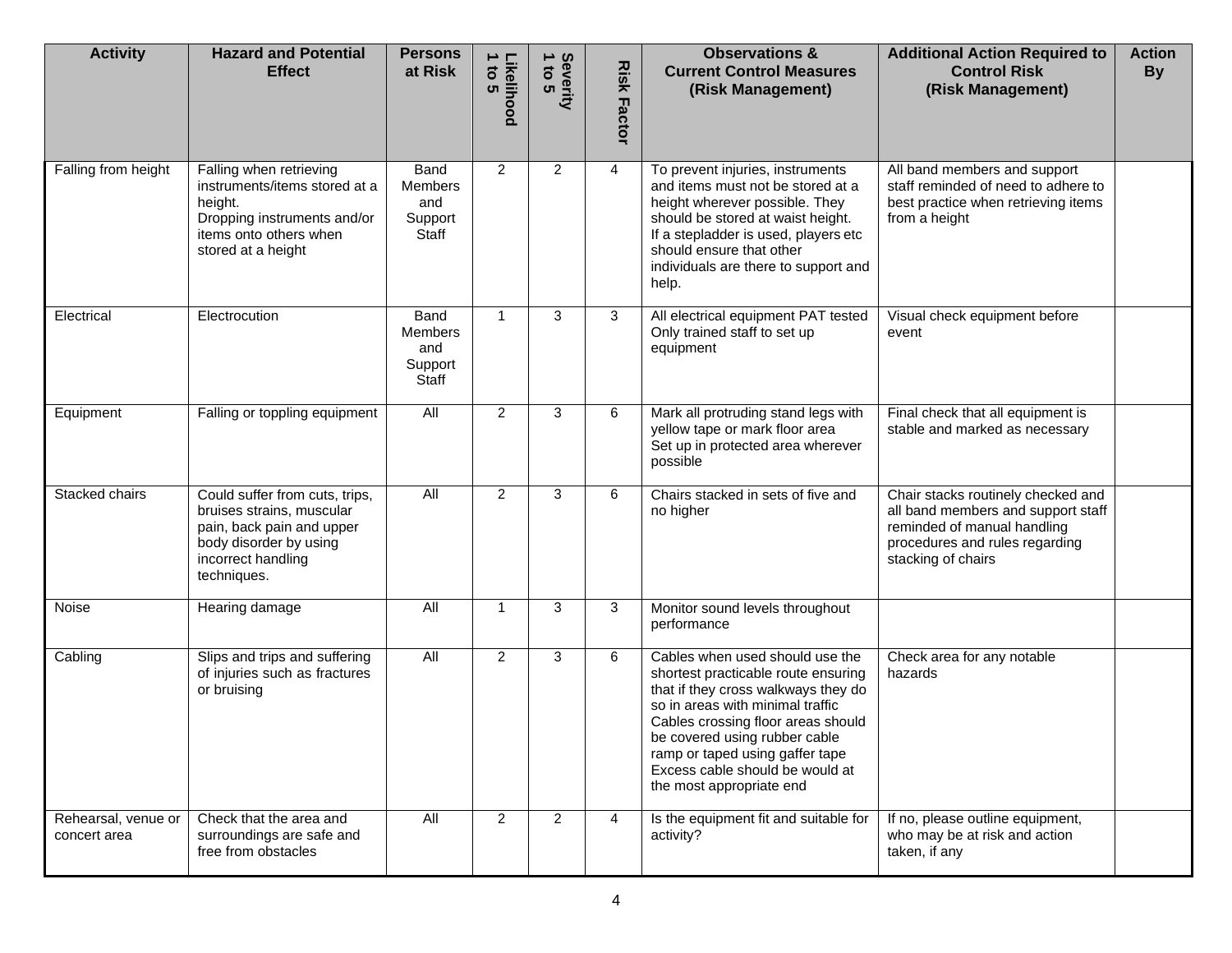| <b>Activity</b>                  | <b>Hazard and Potential</b><br><b>Effect</b>                                                                                                                      | <b>Persons</b><br>at Risk | Likelihood<br>1 to 5 | Severity<br>1 to 5 | <b>Risk</b><br>Factor | <b>Observations &amp;</b><br><b>Current Control Measures</b><br>(Risk Management)                                                                                                     | <b>Additional Action Required to</b><br><b>Control Risk</b><br>(Risk Management)                                                                                                                                                                                                           | <b>Action</b><br><b>By</b> |
|----------------------------------|-------------------------------------------------------------------------------------------------------------------------------------------------------------------|---------------------------|----------------------|--------------------|-----------------------|---------------------------------------------------------------------------------------------------------------------------------------------------------------------------------------|--------------------------------------------------------------------------------------------------------------------------------------------------------------------------------------------------------------------------------------------------------------------------------------------|----------------------------|
| Emergency                        | Emergency points (check<br>that emergency vehicles can<br>access facilities, and that a<br>working telephone is<br>available with access to<br>emergency numbers) | All                       | $\overline{2}$       | 3                  | 6                     | Are emergency access points<br>checked & operational? YES/NO<br>Is a working telephone/mobile<br>available? YES/NO<br>Is a First Aid kit and/or medical<br>supplies available? YES/NO | If no, please outline the issues and<br>action taken, if any                                                                                                                                                                                                                               |                            |
| Health and safety                | Check that the area and<br>surroundings are safe and<br>free from obstacles                                                                                       | All                       | $\overline{2}$       | 3                  | 6                     | Check that emergency procedures<br>are accessible for all<br>Is a working telephone/mobile<br>available? YES/NO                                                                       | Are emergency procedures<br>accessible for all? YES/NO<br>If no, please outline the issues and<br>action taken, if any                                                                                                                                                                     |                            |
| Any other hazards<br>identified? | Check that the area and<br>surroundings are safe and<br>free from obstacles                                                                                       | $\overline{All}$          | $\mathbf{1}$         | 3                  | 3                     | YES/NO<br>If NO, please specify<br>Is a working telephone/mobile<br>available? YES/NO                                                                                                 |                                                                                                                                                                                                                                                                                            |                            |
| <b>Outdoor</b>                   |                                                                                                                                                                   |                           |                      |                    |                       |                                                                                                                                                                                       |                                                                                                                                                                                                                                                                                            |                            |
| Broken equipment                 | May suffer injuries such as<br>fractures or bruising if they<br>slip or trip on or over broken<br>equipment                                                       | All                       | 3                    | 2                  | 6                     | Check that the area and<br>surroundings are safe and free<br>from obstacles                                                                                                           | Make the area safe by sectioning it<br>off and making it out of bounds<br>area<br>Can the hazard or problem be<br>eliminated either by removing it or<br>closing down the area?<br>Can the area be substituted for a<br>new area etc?                                                      |                            |
| Liquid spillages                 | May suffer injuries such as<br>fractures or bruising if they<br>slip or trip due to spillages of<br>liquid                                                        | <b>All</b>                | 3                    | $\overline{2}$     | 6                     | Check that the area and<br>surroundings are safe and free<br>from spillages                                                                                                           | Make the area safe by sectioning it<br>off and making it out of bounds<br>Can the hazard or problem be<br>eliminated either by removing it or<br>closing down the area?<br>Ensure that everyone is aware of<br>the hazard and that they<br>understand the procedure for<br>dealing with it |                            |
| Tripping hazards                 | May suffer injuries such as<br>fractures or bruising if they<br>slip or trip over footpaths,<br>steps, uneven surfaces and<br>other associated surfaces           | All                       | 3                    | 2                  | 6                     | Check that the area and<br>surroundings are safe and free<br>from all tripping hazards                                                                                                | Make the area safe by sectioning it<br>off and making it out of bounds<br>area<br>Can the hazard or problem be<br>eliminated either by removing it or<br>closing down the area?                                                                                                            |                            |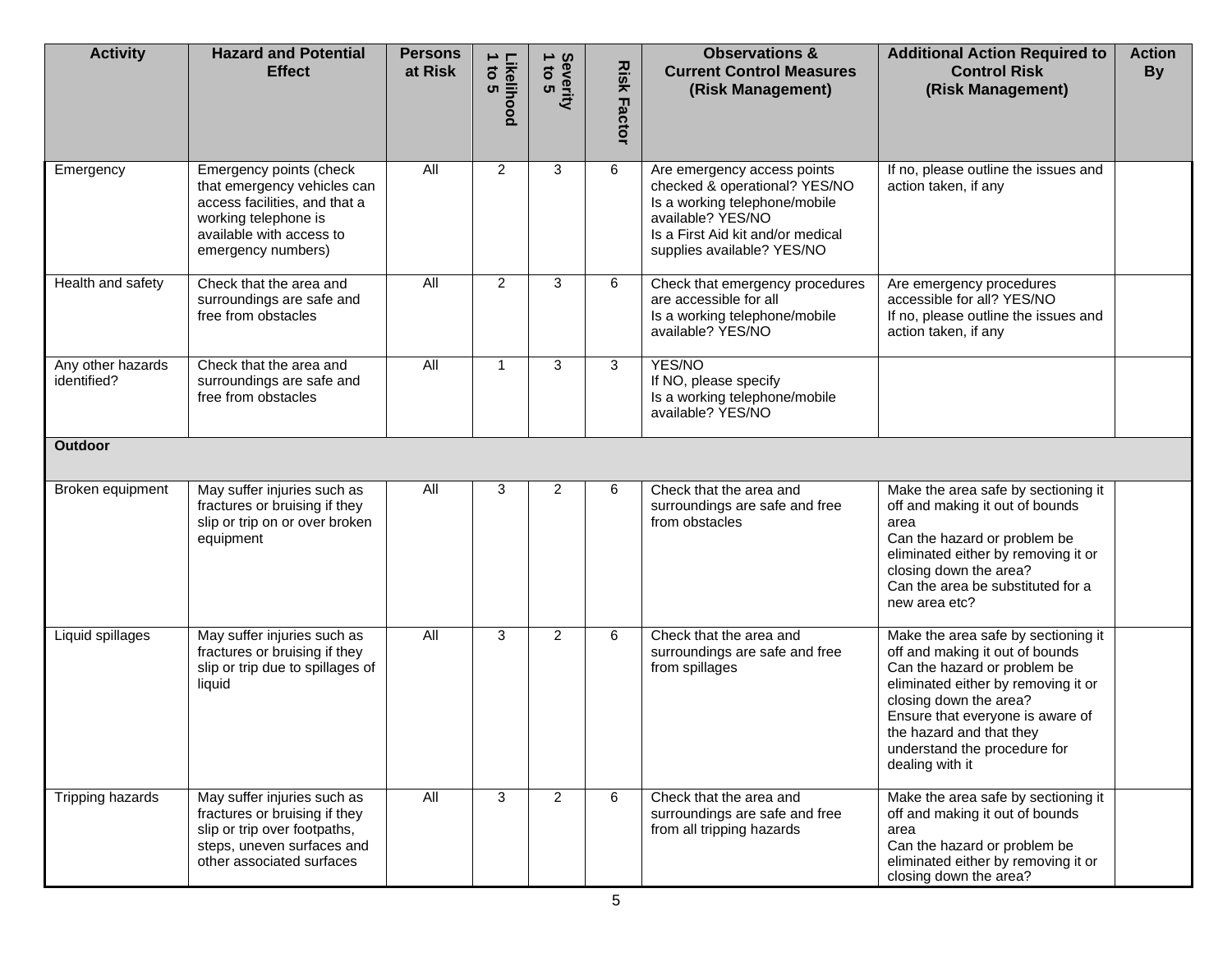| <b>Activity</b>                           | <b>Hazard and Potential</b><br><b>Effect</b>                                                                                          | <b>Persons</b><br>at Risk | Likelihood<br>1 to 5 | Severity<br>1 to 5 | <b>Risk</b><br><b>Factor</b> | <b>Observations &amp;</b><br><b>Current Control Measures</b><br>(Risk Management)                           | <b>Additional Action Required to</b><br><b>Control Risk</b><br>(Risk Management)                                                                                                                                                                                                                                                                         | <b>Action</b><br><b>By</b> |
|-------------------------------------------|---------------------------------------------------------------------------------------------------------------------------------------|---------------------------|----------------------|--------------------|------------------------------|-------------------------------------------------------------------------------------------------------------|----------------------------------------------------------------------------------------------------------------------------------------------------------------------------------------------------------------------------------------------------------------------------------------------------------------------------------------------------------|----------------------------|
| Ponds and water<br>hazards                | May suffer injury or death if<br>they become in close<br>proximity of ponds, streams,<br>rivers and other associated<br>water hazards | All                       | 2                    | $\overline{2}$     | 4                            | Check that the area and<br>surroundings are safe and free<br>from all ponds and water<br>associated hazards | Make the area safe by sectioning it<br>off and making it out of bounds<br>area<br>Can the hazard or problem be<br>eliminated either by removing it or<br>closing down the area?<br>Can the area be substituted for a<br>new area etc?<br>Ensure that everyone is aware of<br>the hazard and that they<br>understand the procedure for<br>dealing with it |                            |
| Harmful or<br>poisonous plants            | May suffer injury or death if<br>they become in close contact<br>with harmful, toxic and/or<br>poisonous plants                       | All                       | 2                    | 3                  | 6                            | Check that the area and<br>surroundings are safe and free<br>from all harmful plants                        | Make the area safe by sectioning it<br>off and making it out of bounds<br>area<br>Can the hazard or problem be<br>eliminated either by removing it or<br>closing down the area?<br>Can the area be substituted for a<br>new area etc?<br>Ensure that everyone is aware of<br>the hazard and that they<br>understand the procedure for<br>dealing with it |                            |
| Moving vehicles on<br>roads and car parks | Pedestrians could suffer<br>serious injury if struck by<br>cars entering/leaving the car<br>park or moving in it                      | <b>All</b>                | 3                    | 3                  | 9                            | Check that the car park area and<br>surroundings are safe                                                   | Make the car park area safe by<br>sectioning it off and making it out of<br>bounds area<br>Ensure that everyone is aware of<br>the hazard and that they<br>understand the procedure for<br>dealing with it                                                                                                                                               |                            |
| Debris, needles and<br>animal faeces      | May suffer from allergic<br>reaction to discarded needle<br>contents and toxic reaction<br>to animal faeces                           | $\overline{All}$          | 2                    | 3                  | 6                            | Check that the area and<br>surroundings are safe and free<br>from all debris, needles and animal<br>faeces  | Make the area safe by sectioning it<br>off and making it out of bounds<br>Can the hazard or problem be<br>eliminated either by removing it or<br>closing down the area?<br>Can the area be substituted for a<br>new area etc?<br>Ensure that everyone is aware of<br>the hazard they understand the<br>procedure for dealing with it                     |                            |